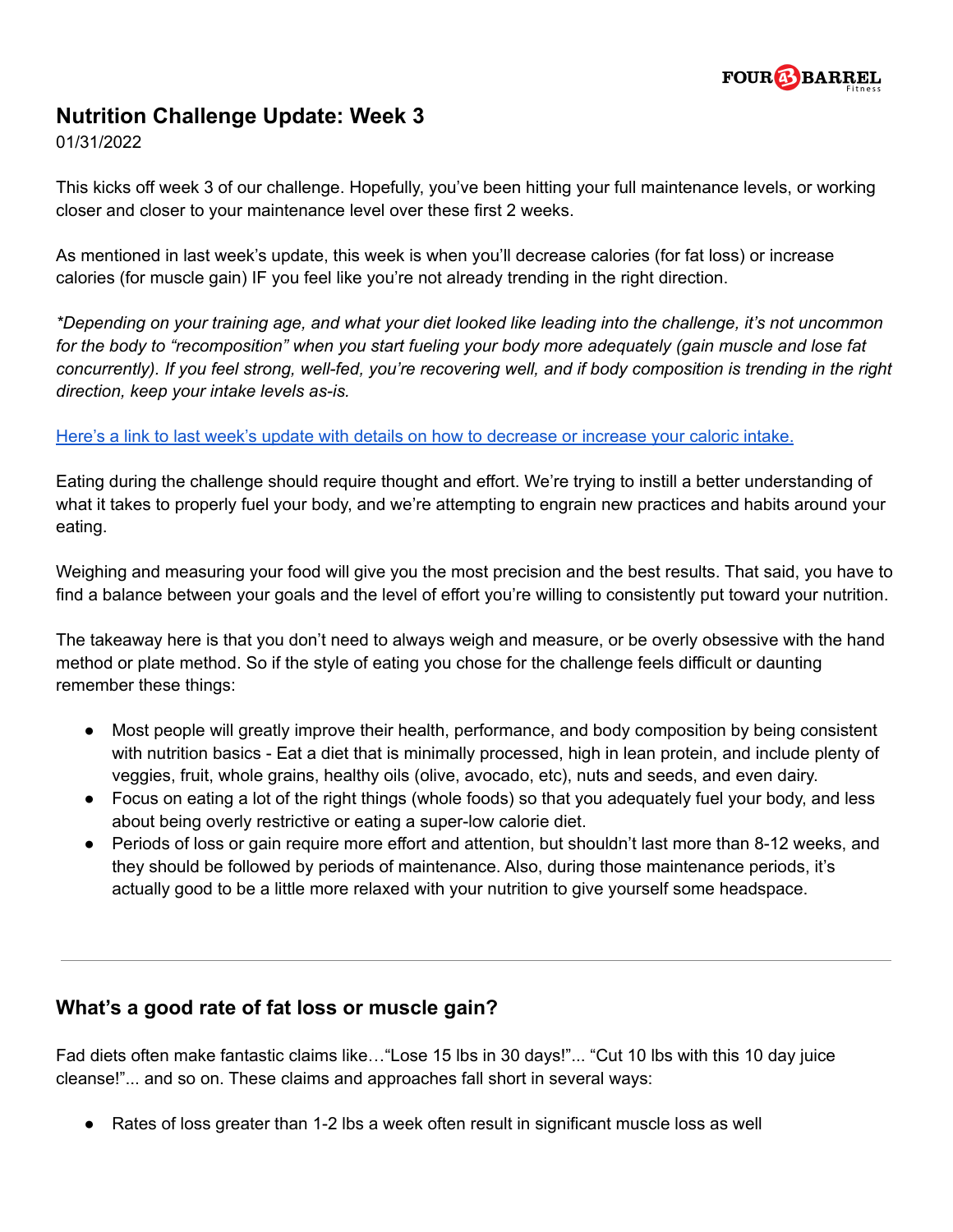

- They require such a caloric deficit that your metabolism slows much quicker, causing you to plateau more quickly.
- In instances of cleanses and fasts, you're likely losing mostly water weight, so your fat levels remain mostly the same, and your body returns to its original weight within a few days of ending the cleanse.
- Evidence shows that dieters who lose more than 1% of body weight per week are much more likely to return to their pre-diet weight after a period of loss.

The best recommendation we've found **for healthy and consistent weight loss (that you're likely to keep off) is 0.5% to 1% of body weight per week**. You can do the math for your specific body weight, but here are a few examples of safe loss at different body weights:

- $\bullet$  100lb person = 0.5 1lb per week
- $\bullet$  150lb person = 0.8 1.5 lbs per week
- $\bullet$  200 lb person = 1 2 lbs per week

Muscle gain tends to take longer than fat loss. If you're newer to training or dieting, muscle gain often happens quicker. If you've been training and working on your nutrition for a few years, gaining muscle is more hard-fought. Here's a chart from Precision Nutrition showing realistic rates of muscle gain:

## **Realistic rates of muscle gain per month**

| <b>Fitness level</b> | Men                          |                                | <b>Women</b>                 |                                |
|----------------------|------------------------------|--------------------------------|------------------------------|--------------------------------|
| Beginner             | $1 - 1.5%$<br>body weight    | $^{\prime\prime}$ 1.5-2.5 lb   | $0.5 - 0.75%$<br>body weight | $^{\prime\prime}$ 0.65-1 lb    |
| Intermediate         | $0.5 - 0.75%$<br>body weight | $^{\prime\prime}$ 0.75-1.25 lb | 0.25-0.375%<br>body weight   | $^{\prime\prime}$ 0.325-0.5 lb |
| Advanced             | 0.25-0.375%<br>body weight   | $^{\circ}$ 0.375-0.625 lb      | 0.125-0.1875%<br>body weight | ~0.1625-0.25 lb                |

Everyone is different. Gender, genetics, and age all play a role in fat loss or muscle gain. The lesson here is small and consistent loss or gain leads to more lasting results.